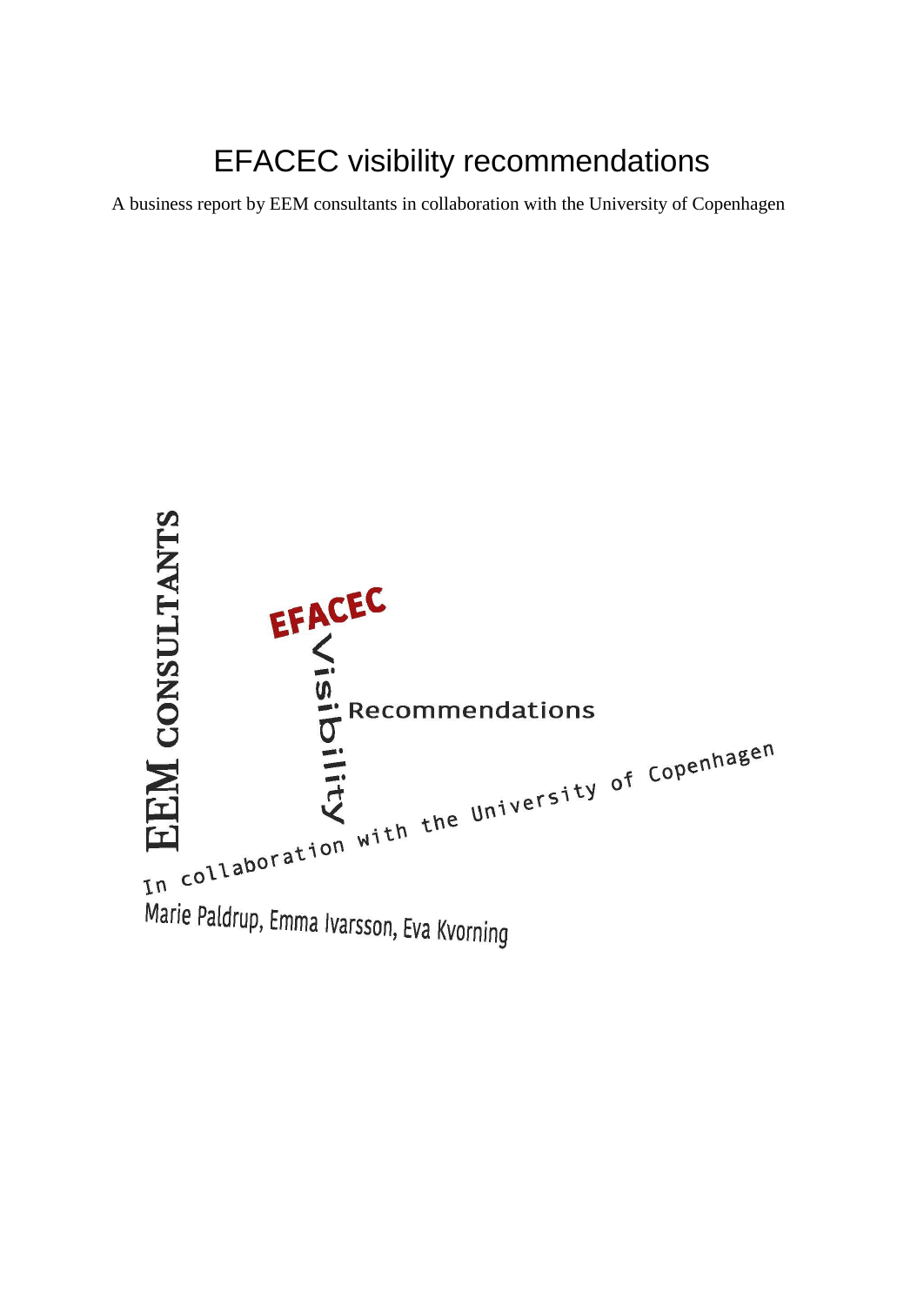### **Disclaimer**

This project was established and sponsored/funded by EFACEC, in collaboration with the Program of Portuguese and Brazilian Studies at the University of Copenhagen, as an attempt to better the image of the company in Odense Denmark. While constructing this document, the content is believed as correct, neither ÈFACEC nor the University of Copenhagen, nor any of the students nor the employees, make any guarantee expressed or implied, or assume any legal responsibility for the accuracy and completeness of this document.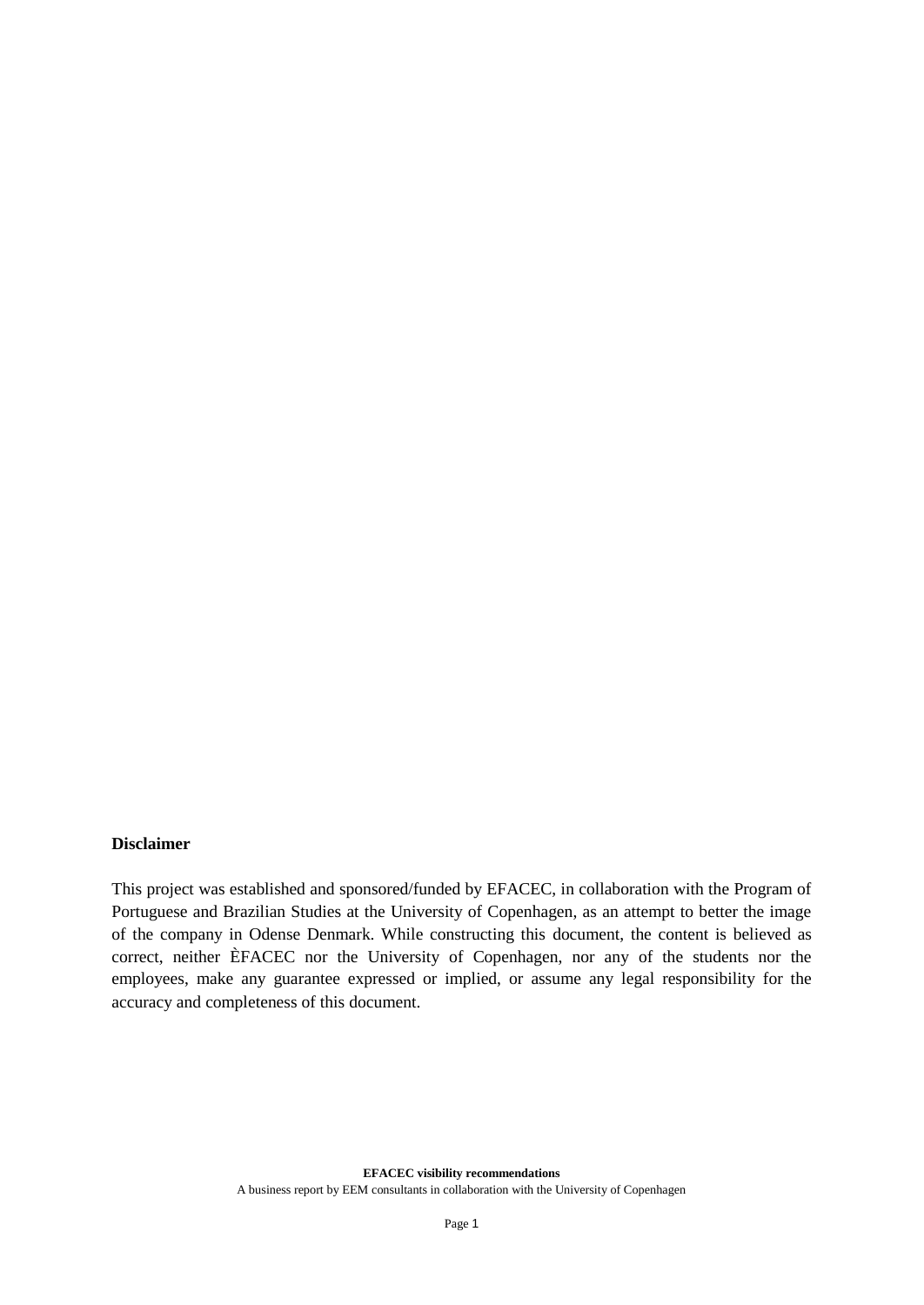# Table of contents

| <b>Executive summary</b>                        | 3  |
|-------------------------------------------------|----|
| The Danish context                              | 3  |
| Method and Methodology                          | 5  |
| Analysis and Recommendations                    | 6  |
| A. Marketing strategies in the internet-era     | 6  |
| B. Danish transport policies for the Future     | 8  |
| C. Meeting the Danes                            | 10 |
| Suggestions for a Webpage for the Danish Market | 14 |
| Conclusion                                      | 15 |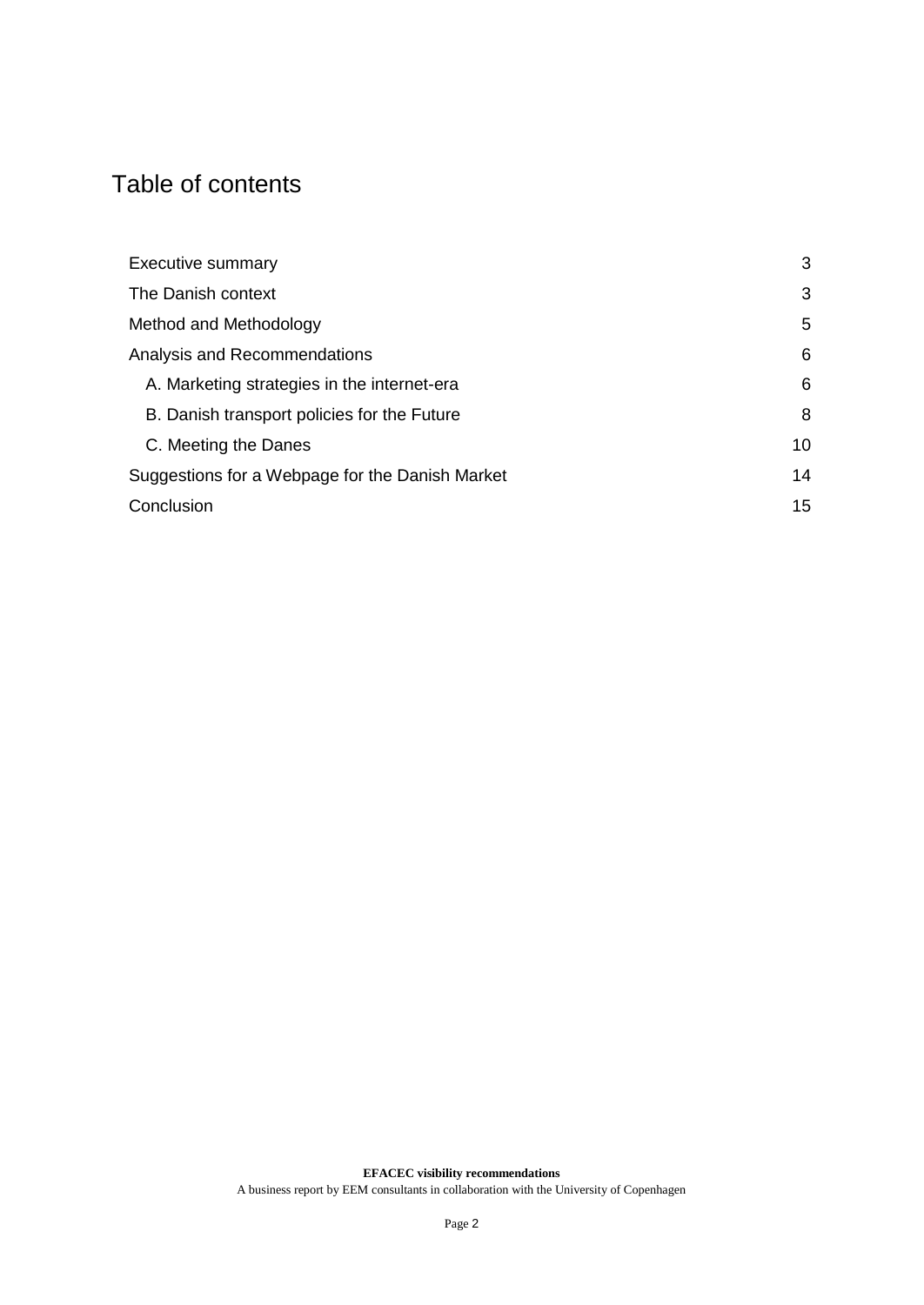### <span id="page-3-0"></span>Executive summary

This report was commissioned as a collaboration between the University of Copenhagen and the company EFACEC, with the purpose to emend its image, in the specific case of *Odense Letbane*. EFACEC lacks visibility, due to pragmatics of the contract established. EFACEC wishes to expand its activities in the Danish/Nordic market, and an innovative marketing solution could enhance the company's visibility here. The proposed suggestion of this report is a Danish site linking to EFACEC's already existing homepage in combination with social media with emphasis on the Danish context.

This report is based on research in the following areas:

A: Prior foreign contract experiences

B; Environmental policies, in Europe, as well as in the Danish environment.

C; Knowledge gained from meetings with *Odense Letbane's* marketing department, visits to EFACEC, Odense and the company's plants in Maia and Arroteia.

The intention of this structure is to establish a basis for branding the company in Denmark and present EFACEC's image according to Danish recommendations and expertise concerning future socio-economic planning in Denmark.

The 3-step model (A B C) is meant to accommodate EFACEC's original demand as well as to add suggestions for possible gains not only more visibility in Denmark, but in the Nordic Sphere as a whole. The recommendations for a website is the outcome of findings and conclusions from sections A, B and C as presented in the full report.

# <span id="page-3-1"></span>The Danish context

EFACEC is a Portuguese company, specialized in green energy solutions, which has had diverse experiences and good references from past projects on an international scale, and has a long history of cooperation with many companies. EFACEC has gradually and diligently expanded its activities and is present in various parts of the world. Presently, EFACEC wishes to broaden its businesses in the Nordic countries and specifically in Denmark. Now EFACEC is entering a new region, where English, a foreign language for both parties, is the means of communication. Each time information passes from one language to another some distortion may occur, and in the case of passage through two foreign languages, there is a risk of valuable information being "lost in translation". This problem could be, if not eliminated, at least reduced by a focused internet-presentation in Danish.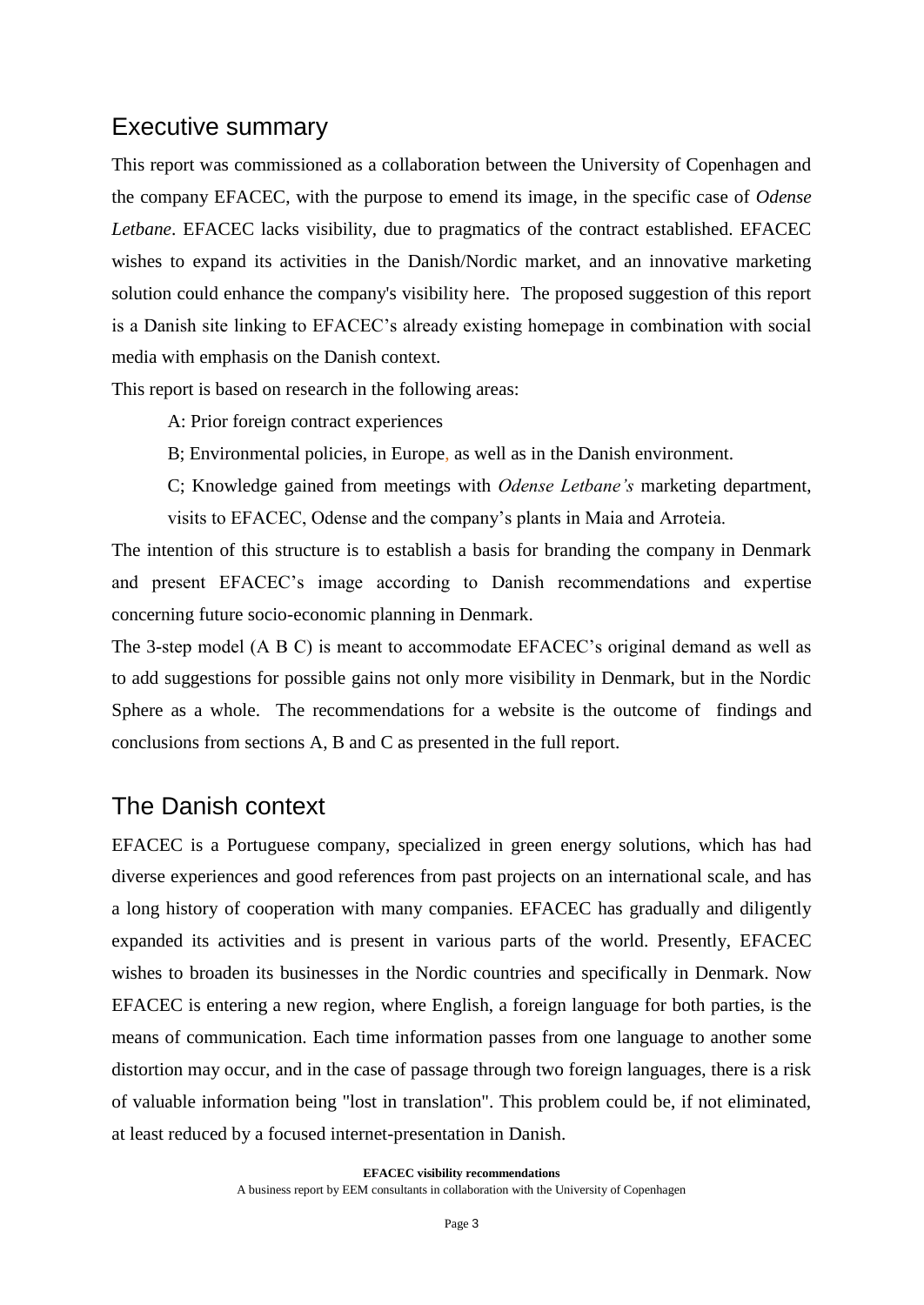Denmark is currently among EFACEC's top ten markets. Here the company has engaged in various projects on a consortium basis. At the moment, the company has two ongoing projects, the light rail construction of Odense Letbane and the prolongation of the Copenhagen Metro to Sydhavn. In the case of, Odense, EFACEC is not a visible partner due to the contract establishment and because it is an unknown foreign Portuguese company in Denmark. Additionally, the national image of Portugal also complicates the branding of EFACEC in Denmark, famous for its wine and tourist sites, rather than for innovative technologies.

EFACEC in collaboration with the University of Copenhagen and the program of Portuguese and Brazilian studies contracted the students from the program of Portuguese and Brazilian studies, with the intent to better the image of EFACEC in Odense and in the greater Denmark. Yet, at the same time the company expresses that the invisibility makes the construction process easier. According to the project manager in Odense, EFACEC does not want to be a protagonist, although some profiling would be desirable.

In considering this task, a broader aspect needs to be considered. In order to expand in the Danish/Nordic market EFACEC is required to gain more visibility through an innovative marketing solution by a Danish site to the already existing homepage in combination with social media specialized on the Danish context. In Denmark, EFACEC has the opportunity to use a different strategy than the major competitors, by marketing itself as a small size company with high focus on client/partner satisfaction and a company with technological and innovative skills, that offers custom-made innovative green energy solutions.

EFACEC should focus on becoming visible in its own right in Denmark, where the solutions it offers are the ideal answer to the nation's policies for the future. A homepage presentation of EFACEC in the Danish language, responding to specific Danish priorities and values could become a useful tool for EFACEC's ongoing market dialogue and contribute to the company's visibility in Denmark, indeed all of Scandinavia; to a high extent the Scandinavian countries share societal values, such as Sustainability, Planning for the Future, Green Energy, Security and Reliability, and generally Small Scale, Custom-made Local Solutions are preferred.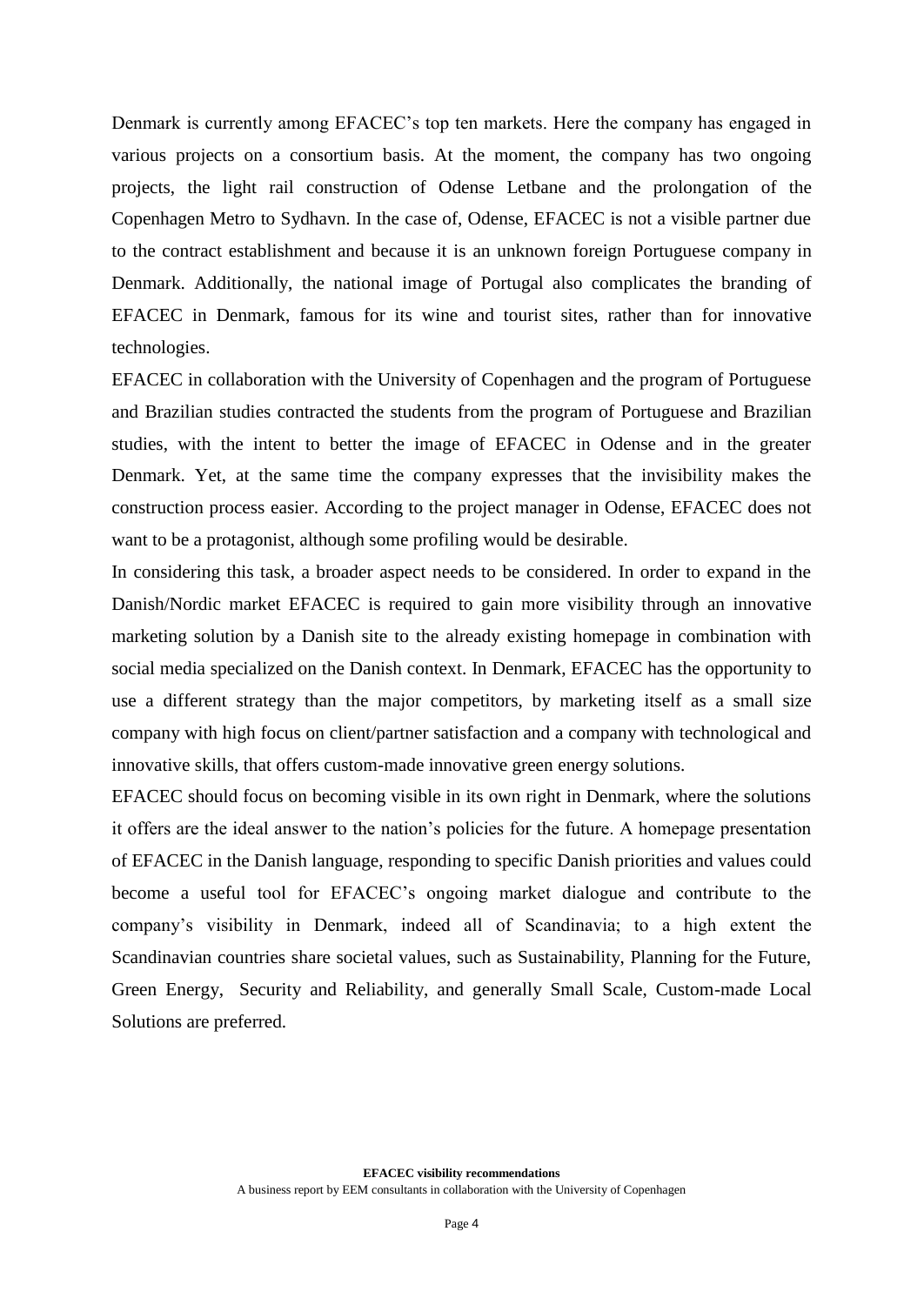# <span id="page-5-0"></span>Method and Methodology

Information about the issue was obtained through visits to Odense Letbane and EFACEC in Odense, the Oporto plants, and the Metro do Porto company.

Relevant marketing theories were applied to identify EFACEC's characteristics. Research of Danish and European Environmental & Transportation policies, furthermore studies of EFACEC´s homepage completed our vision. Based on observations a SWOT-analysis helped to focus on aspects to be addressed. Consultations with primary target groups in Denmark lead to the recommendation and outline of a Danish homepage.

### Summary of data

Collection of empirical data in *Metro do Porto* and *Odense Letbane* as well as at EFACEC's plants, offices and homepage, lead to an initial working hypothesis: in Denmark this company needs visibility. To further investigate into the field, the study was divided into 3 parts:

A. Marketing strategies in the internet-era through the Six-Marketing Model and the Relationship Marketing Ladder.

B. European and Danish Transport & Environmental policies for the future, through data-

mining reports for 2030 and 2050.

C. Meeting the Danes, identification of values and priorities.

The reasons for collecting the data, three way, are supported by the following observations: EFACEC has a long history of successful partnerships in many parts of the world. However, in Odense, the consortium, lead by Spanish COMSA, is in charge of communication. EFACEC needs to reinforce its profile in this context, because the success of the light rail project is largely dependent on EFACEC's qualities, which could be summed up as follows:

- $\triangleright$  EFACEC is reliable; problems may occur during operation and maintenance, but they will be solved.
- $\triangleright$  EFACEC pays attention to the client's special needs, providing custom made solutions.
- $\triangleright$  The EFACEC software is a guarantee for secure and stable functionality.
- $\triangleright$  EFACEC provides green solutions for the future.

**EFACEC visibility recommendations**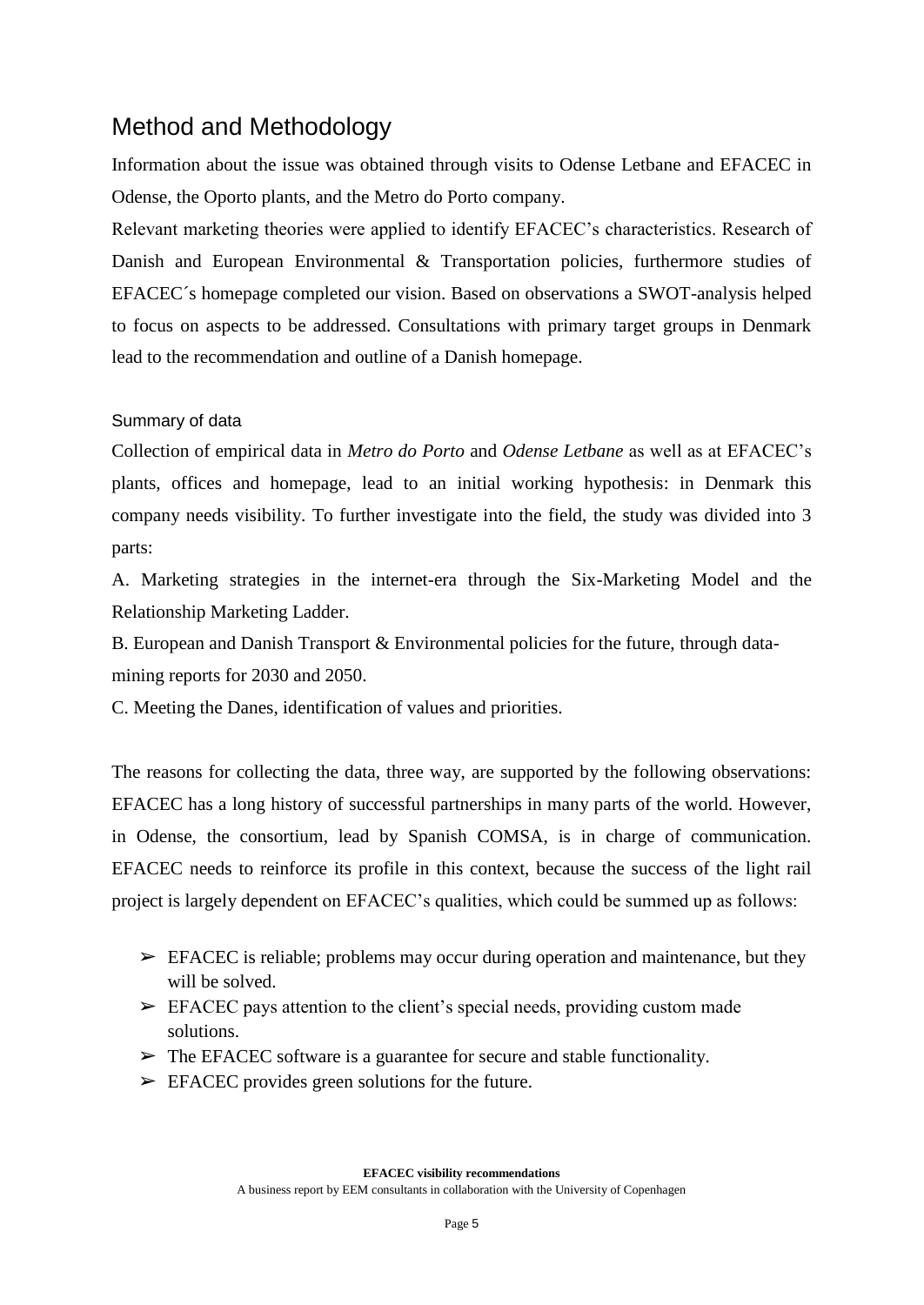## <span id="page-6-0"></span>Analysis and Recommendations

### <span id="page-6-1"></span>A. Marketing strategies in the internet-era

In Denmark, and in a broader context, the Nordic countries, the EU commission directives shall be applied with the goal to achieve de-carbonization by 2050, by means of investments in secure and sustainable energy solutions for a greener future. The Danish regional and governmental markets opt for precisely these innovative climate and energy friendly solutions, which EFACEC offers.

EFACEC is a company with a history of more than 70 years, high technical competence and knowledge in the innovative area of energy solutions. However, EFACEC encounters bigger competitors in the Nordic market. Portugal is not famous for innovative technology, but rather for its wines, tourist sites and culture. This national image makes it difficult for a Portuguese firm to compete with bigger well known companies, branding itself in the Nordic countries as an innovative technological company.

Currently, EFACEC is involved in two transportation projects, the construction of the light rail *Odense Letbane* and the prolongation of the Copenhagen Metro to Sydhavn.

In Denmark, two light rails have been constructed since the beginning of the 21st century: The Copenhagen Metro and the Aarhus Letbane, which have been widely discussed in the Danish media, with rumors about the company in charge having connections to money laundering and to drug trafficking, and to salary dumping. This picture has partly affected the Danish population's opinion of foreign companies working in Denmark.

In view of this context, a strong and manifold marketing strategy is of importance to keep up with the Danish market dialogue, in order to brand EFACEC as a highly qualified, competent and trustworthy company which offers exactly those innovative green energy solutions that the Danish market opts for.

On a restricted marketing budget EFACEC's main strategy relies on its references from prior projects together with a close dialogue with customers, in order to learn from previous challenges. Moreover, EFACEC offers custom-made solutions to their clients' needs and wishes, something that the major actors in the field do not prioritize.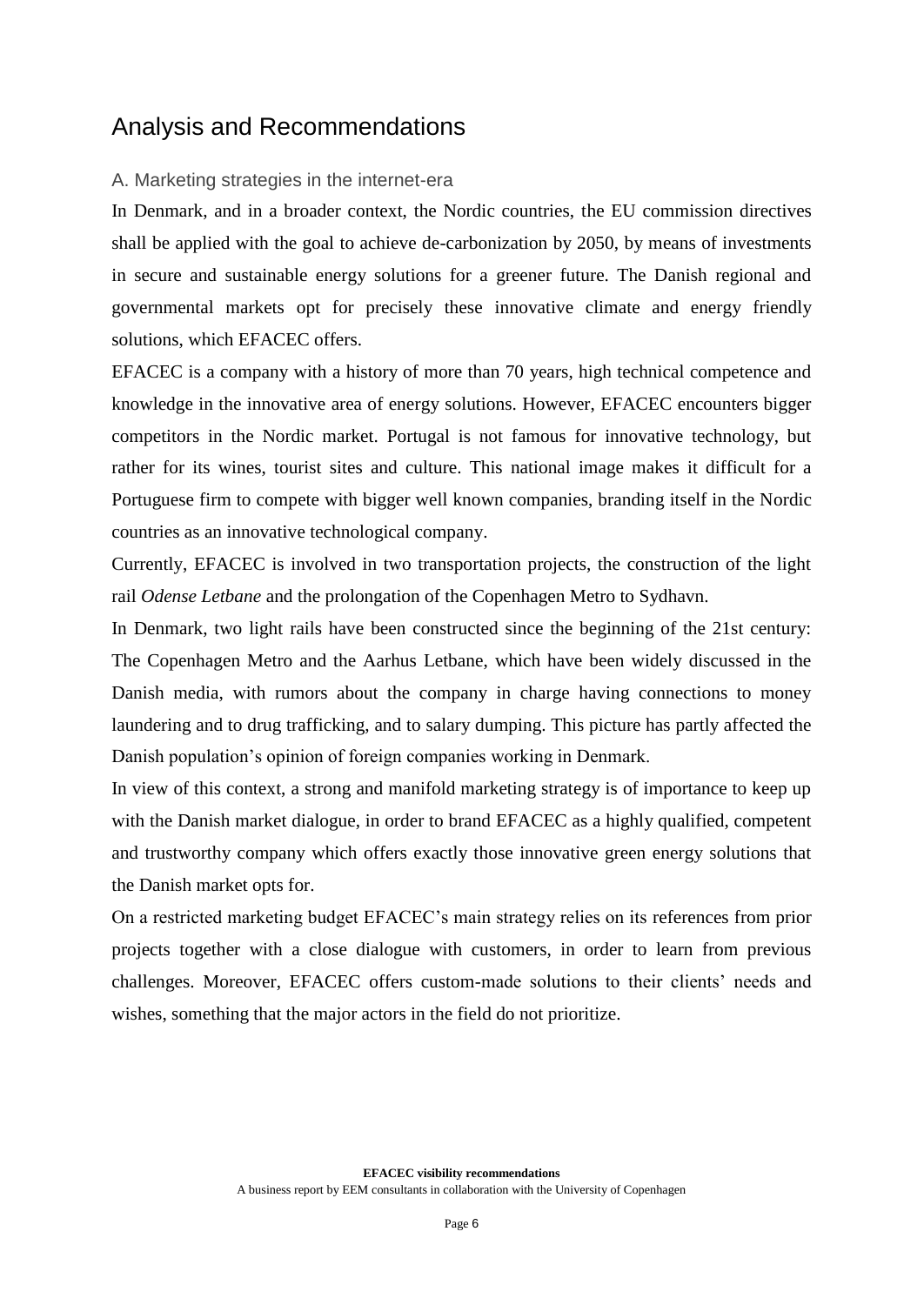EFACEC relies highly on customer relationships and client satisfactions, which seem to be the key factors in winning future tenders/projects.

For EFACEC the six-market model approach (Ballantyne et al. in Figure 1), seems like a suitable market strategy, due to its emphasis on the customer-vendor relationship, with the service/ product to its customer as the target, which is the core element of the model. This approach focuses on long term success, by recognizing the customer appreciation, longevity, and quality, with frequent and persistent communications combined with highlighting the preservation of existing customer relations.



FIGURE 1. The Six-Market Model

This approach is well combined with the Relationship Market ladder (Payne in Figure 2), which emphasizes the difference in market activities, in combination with a focus on partner and customer relationships.

The Relationship Marketing is a company behavior, which gives priority to establishing, maintaining and developing customer relationships in order to achieve success.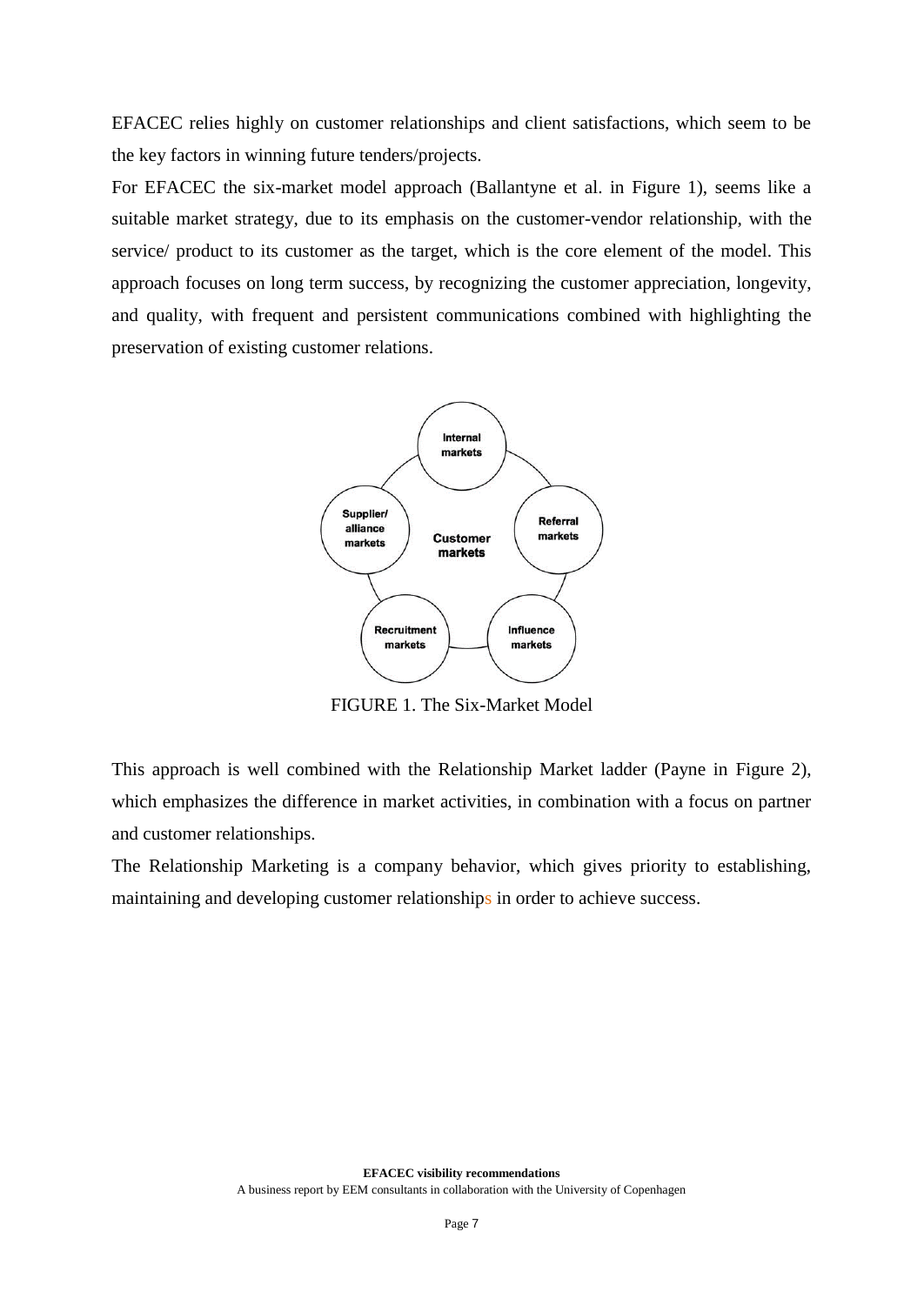

#### FIGURE 2. The Relationship Marketing Ladder

Today, a presence on the internet is an important element in marketing approaches/strategies, not only as a means to compete with rival companies, but also as a tool to brand itself on the markets. Although it can be an expensive strategy especially for smaller businesses or companies with strict budgets, one must realize that it is hard to compete in today's society without being present on the internet in a way which is relevant to the actual market.

For EFACEC the references from previous projects are an important factor when it comes to winning new tenders, which is central for them in terms of branding/marketing themselves as a reliable, skilled and innovative company, which prioritizes the customers-vendor relationship. For EFACEC the relationship dialogue is an important way to meet client satisfaction and to learn from previous projects. Moreover, EFACEC emphasizes the importance of the company's customer-vendor relationship and the client satisfaction as important for competing with the major companies on the market.

A homepage in Danish, based on the Six-Market Model and The Marketing Ladder in combination with Social Media, Instagram or a blog, would be a good approach for EFACEC, taking into consideration the company's marketing budget.

### <span id="page-8-0"></span>B. Danish transport policies for the Future

For EFACEC to be able to be competitive on national and international markets the company must be ahead of stronger competitors in order to win tenders. EFACEC as a smaller company has already managed to do business, form consortiums and compete in new countries and markets.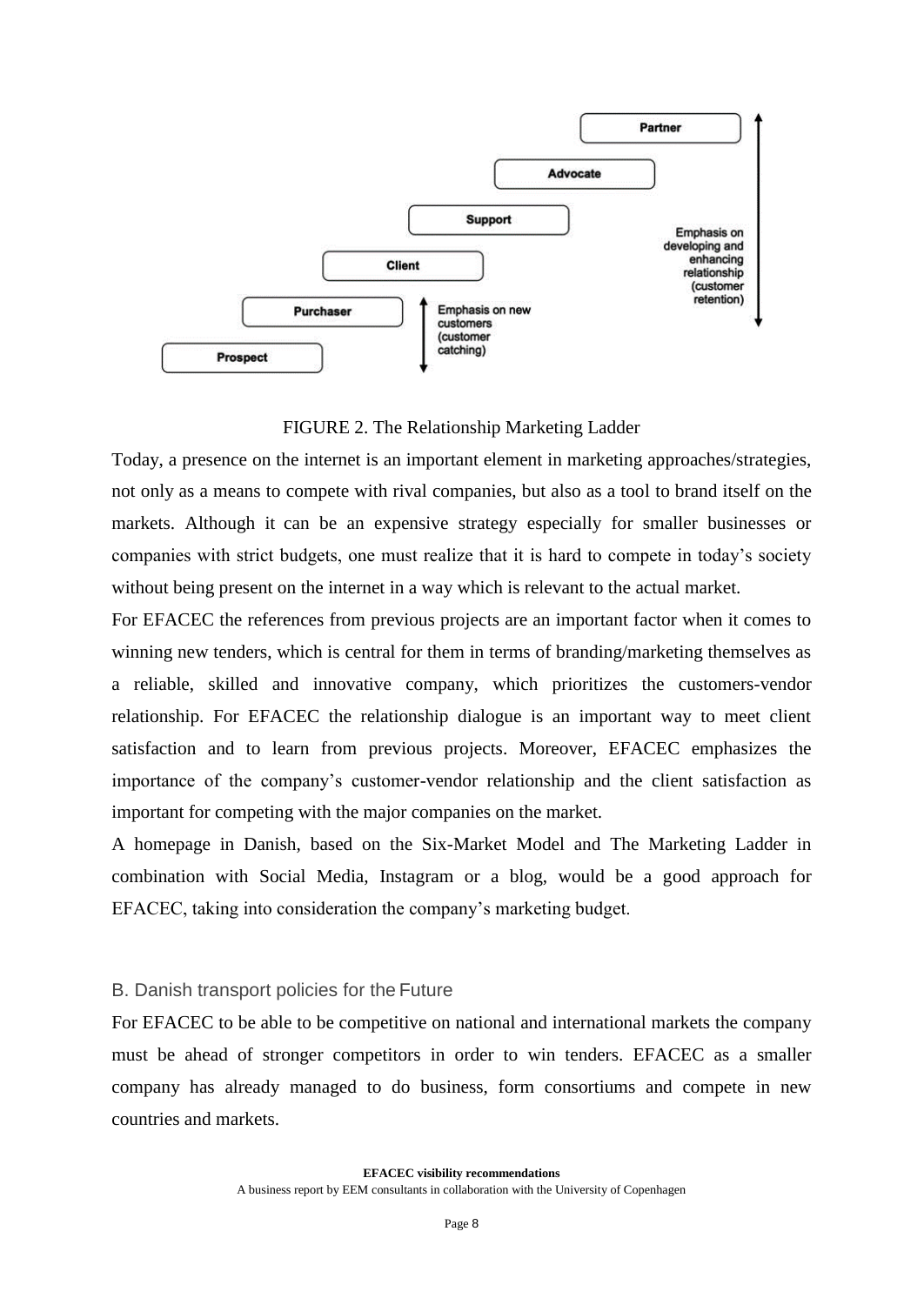Through the consortium established around *Odense Letbane* and further the newly gained work on the Subway in Copenhagen, EFACEC is entering a new market sphere and wants to expand its activities in Denmark.

EFACEC, as an almost unknown company in this new context, with a different culture, business structure and political setting could benefit from an inside market analysis of the Danish political environmental goals.

In 2014, Denmark, along with the other EU countries, adopted the 2030 climate and energy framework, including a 27% improvement in energy efficiency. Denmark's climate policy (laid out by a majority of political parties) aims for a resource efficient society with a renewable based energy supply and significantly reduced greenhouse gas emissions from all sectors. The Danish government's 2050 target shows the necessity of combining sustainable electricity production and smart public transportation. Under the slogan "Sikkert og grønt fremad" (*forward, secure and green***) Trafikstyrelsen** (the Danish Transportation Authority) presents a vision according to which vendors must be: "efficient, innovative, secure and green".

The public-private partnership **State of Green**, founded by the Danish Government, the Confederation of Danish Industry, and a number of cleantech businesses, states that "Given the complex process of knowledge sharing and relation building between companies, customers and institutions, strong foundations for networks and partnerships are crucial for the output."

Two main focuses for the actual transportation planning in Denmark may be of special interest to EFACEC.

1. Nationally, in the context of public transport the aim has been to electrify the rails for long stretches between the cities of Fredericia - Aalborg, Roskilde - Kalundborg and southwards from Ringsted, a total of 9 rails will be electrified, as part of the larger public transportation project Femern. Femern is the Danish, German, Swedish, immersed tunnel, the longest underwater tunnel built to unite transportation for both trains and cars and it is set to be finished by 2028. No known tender of the actual transport signaling has been published yet, only consortiums handling the construction of the tunnel have been published so far. And through the webpage, Femern suggest and describe their interest in future consortiums and a great need of subcontractors.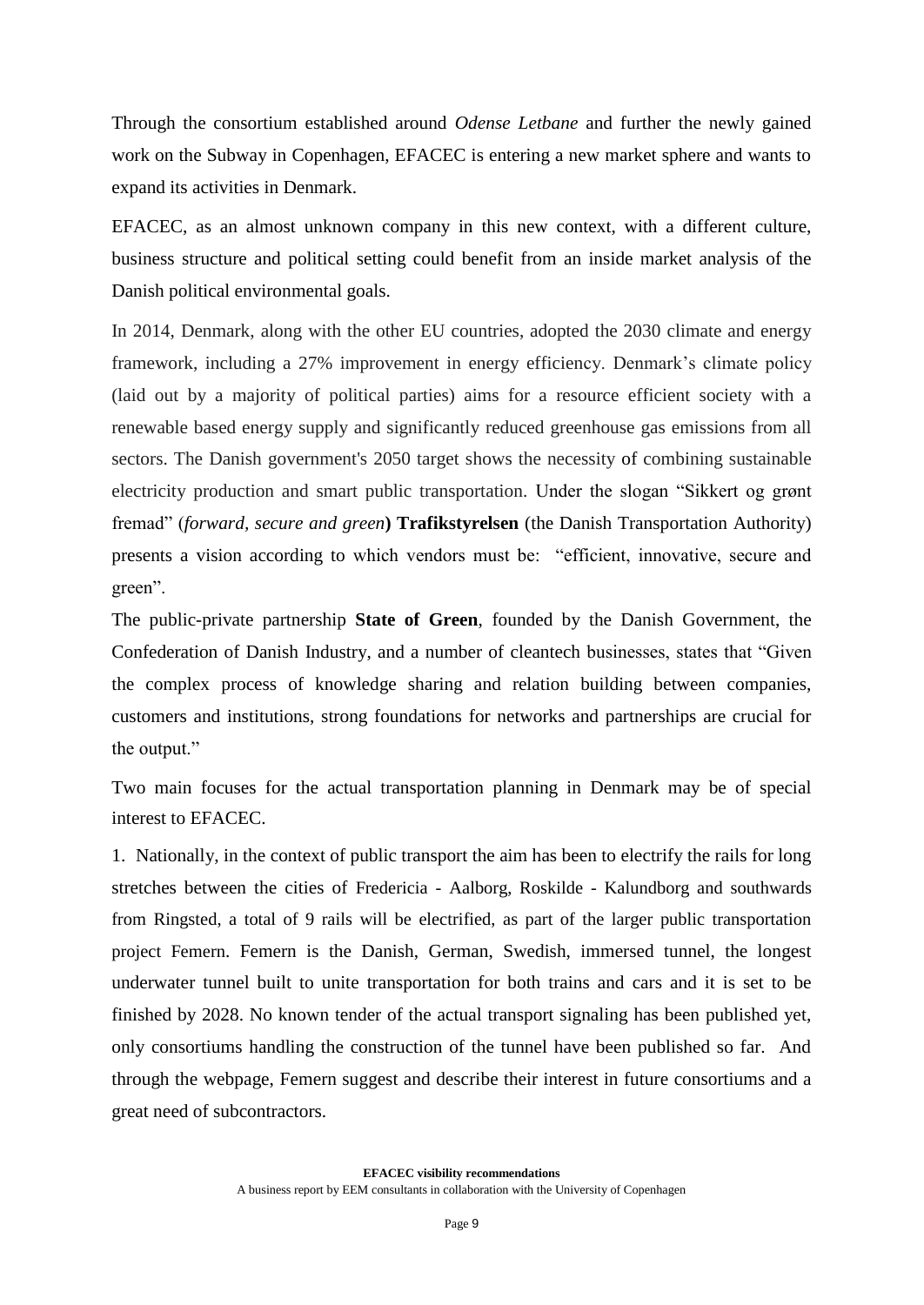This knowledge supports the need for EFACEC to be more visible, to remain a strong competitor, aligned with larger scale companies. To be able to present themselves in a Danish mature market as a top choice to future tenders. This can be seen in comparison to the high amount of Tenders provided online by Banedanmark.com, illustrating a busy market.

Being a small country, Denmark often needs to collaborate across borders and cultures. Therefore it is also worth noting the newly formed "Nordic Road and Rail BIM Collaboration" which is a collaboration between the countries Sweden, Norway, Finland and Denmark, created to share results and investigate how to support common Nordic BIM goals on a large international arena regarding public road and rail administration.

2. Various political parties address the capital's and smaller scale communities' contributions to the climate deal through specific goals. For example the Social Democratic Party has set as a goal to have a "car free" Copenhagen by 2030, contributing to the bike policy and the wish for a green city with more shared transportation. It is also worth mentioning that the Socialist People's Party joins the mindset of Great Britain, Norway, Germany and France who altogether wish to prohibit sales of diesel and gasoline cars in the near future, whereas current Danish political goals are set to be 2030.

The market has space to grow, as no "shared" electric cars are seen in other larger scale cities than in Copenhagen, and charging stations are still few and far between along the Danish high roads. This is an opportunity for EFACEC, suggested through the general environmental & traffic policy 2030 presented earlier. This can be interesting in a future perspective, as the Danish consumer is being offered more and more information from car companies expanding their production of an increasing number of electric car models. And, as the larger cities in Denmark, Aalborg, Aarhus, Odense and Copenhagen, have no more room for cars, shared options will be the future.

Denmark is overall a country heading towards a green profile, and will have a leading position not only in the 2030 goals, but also in the extended 2050 goals.

#### <span id="page-10-0"></span>C. Meeting the Danes

As stated earlier, EFACEC relies highly on customer relationships and client satisfaction; and due to Denmark's pronounced adhesion to the framework of The International Environmental Policy programs 2030 and 2050, the possible mutual benefits from partnerships are obvious. In the following, information gathered from meetings with *Odense Letbane,* expert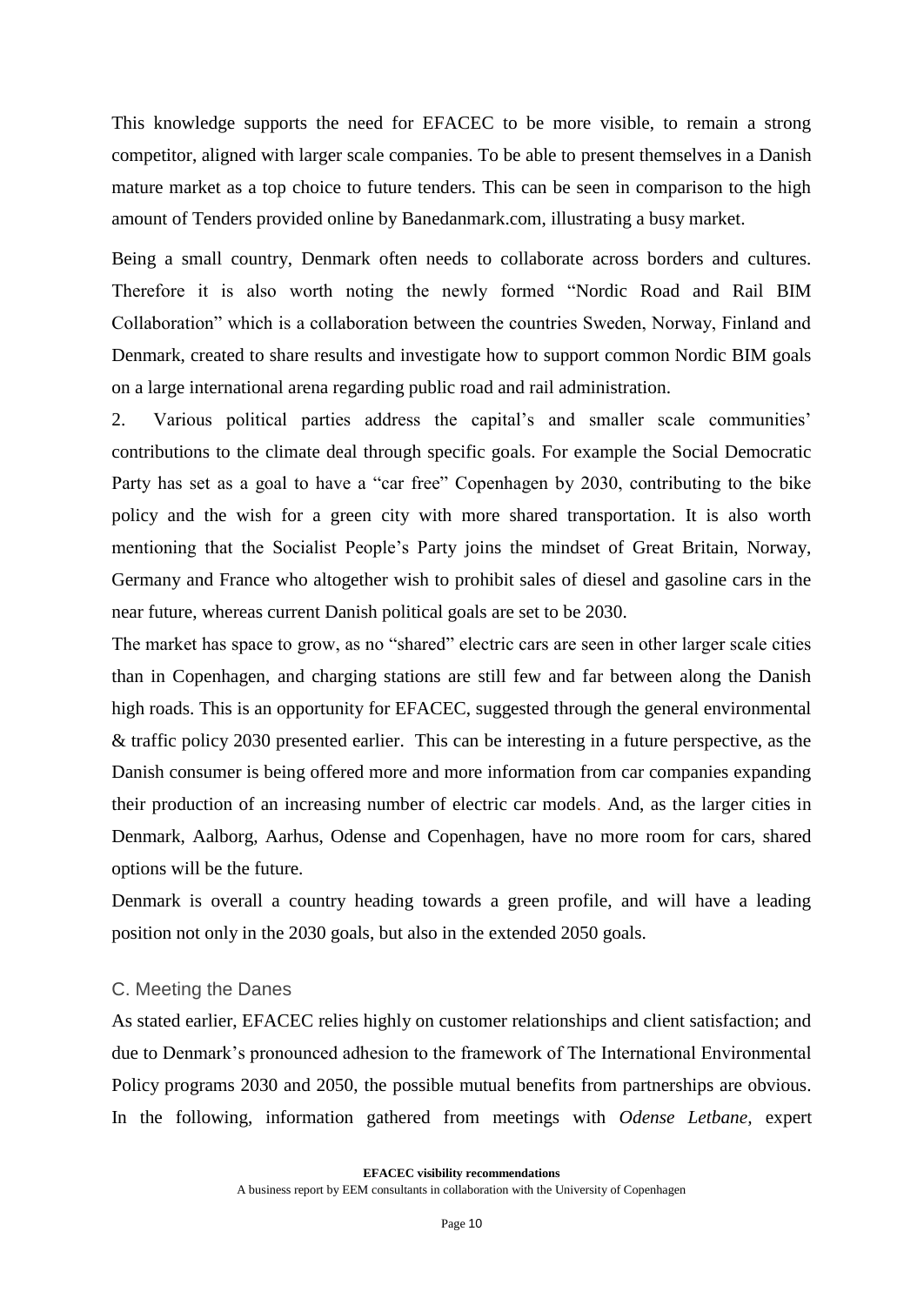consultation with the head of the international department of SMED (The Danish Federation of Small and Medium Sized Enterprises) and a SWOT analysis based on meetings with EFACEC, seen from a Danish perspective, will lead to recommendations for EFACEC in terms of an internet presentation in Danish in connection to EFACEC's already existing homepage.

#### *Odense Letbane*

From the very beginning, *Odense Letbane* has reached out to all inhabitants and businesses along the upcoming light rail route, as well as to central personalities in Odense. The local written and audiovisual media have cooperated actively in informing about the project, its immediate consequences and its long-term importance for the city and its surroundings.

For the Fall of 2018, Odense Letbane is planning a 'design event' in order to explain and illustrate that the consortium they chose were the ones that presented the best project. In February, the Head of Communications at Odense Letbane stated that communication in English with COMSA is sometimes a challenge. She is not always certain about her messages being understood and whether she can expect a follow-up. Sometimes things tend to repeat themselves, and this takes time.

Obviously, a Danish web presentation describing the main features of EFACEC would be helpful for Odense Letbane's communication department in their task of explaining why they chose the consortium, at least regarding EFACEC's part, and it would represent an act of courtesy to inform the general Danish public in their own language.

#### *The Municipality of Odense*

When asked about how the Municipality of Odense calls for vendors for major public projects, the Head of Operation Engineering answered that when politically decided, major projects must be announced in *"EU Tidende"*. At the same time, the Municipality engages in a market dialogue, reaching out to relevant companies. At such a preliminary stage, it could be useful for EFACEC to make themselves known by an internet presentation in Danish.

#### *A professional opinion*

A similar point of view was obtained from a consultation with the Head of the International Department of SMED (The Danish Federation of Small and Medium Sized Enterprises), who

**EFACEC visibility recommendations**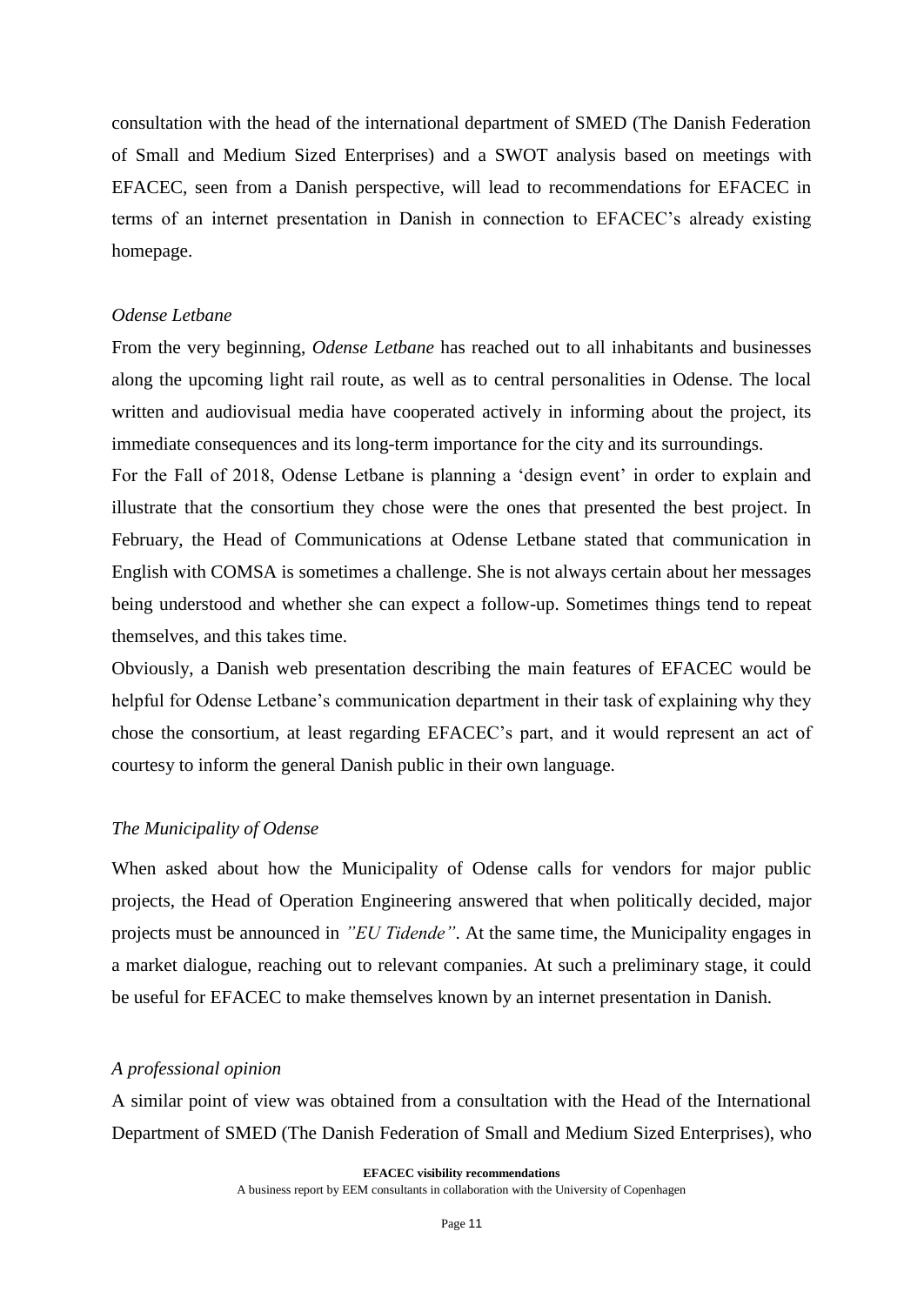considers it essential for a modern company to be present and visible on the internet. The Danish public is not aware of the state of the art of EFACEC, and already being visible for positive reasons can mean a world of a difference in future competitions, not to speak of media 'shit storms' like the ones that hit Ansaldo at Metro Cph.

### *SWOT Analysis*

In order to identify the main contents of the suggested EFACEC homepage in Danish, a SWOT (**S**trengths, **W**eaknesses, **O**pportunities, **T**hreats) analysis was carried out.

|                            | <b>Strengths</b>                                                                                                                                                                                                                                                                                                                                                                                                                            | <b>Weaknesses</b>                                                                                                                                                                                                                                                                                                                                              |
|----------------------------|---------------------------------------------------------------------------------------------------------------------------------------------------------------------------------------------------------------------------------------------------------------------------------------------------------------------------------------------------------------------------------------------------------------------------------------------|----------------------------------------------------------------------------------------------------------------------------------------------------------------------------------------------------------------------------------------------------------------------------------------------------------------------------------------------------------------|
| <b>Internal</b><br>factors | Flexibility.<br>Tailor made solutions.<br>Listen to their clients, follow up.<br>Small scale growth.<br>Experience in metro construction.<br>"Family" company with faithful<br>employees.<br>Open for collaboration.<br>EFACEC is new to Denmark, if<br>anything goes wrong, only COMSA is<br>known and will be blamed by media.                                                                                                            | Small company, needs partners.<br>New communication and marketing<br>department, none in Denmark.<br>Language barriers.<br>Not visible in Denmark.<br>The Danes don't know EFACEC.                                                                                                                                                                             |
| <b>External</b><br>factors | <b>Opportunities</b>                                                                                                                                                                                                                                                                                                                                                                                                                        | <b>Threats</b>                                                                                                                                                                                                                                                                                                                                                 |
|                            | Close relationship with client.<br>Tailor made products.<br>Skilled negotiators.<br>Transparent policies.<br>Green and sustainable solutions.<br>The future for public transport.<br>Great references.<br>In Northern Europe, the contract is<br>respected by both parties.<br>New market - new possibilities<br>Denmark in need of modern public<br>transportation (2030/2050 plan)<br>DK needs charging stations for e-cars<br>and buses. | Difficult to compete with big companies.<br>Insufficient finances for the marketing<br>department.<br>Unknown company in Denmark.<br>Difficult to Google EFACEC Odense.<br>(Other) foreign companies have a bad<br>reputation of not keeping their contract<br>and hiring non-union foreign workers.<br>The major shareholder presents a<br>political problem. |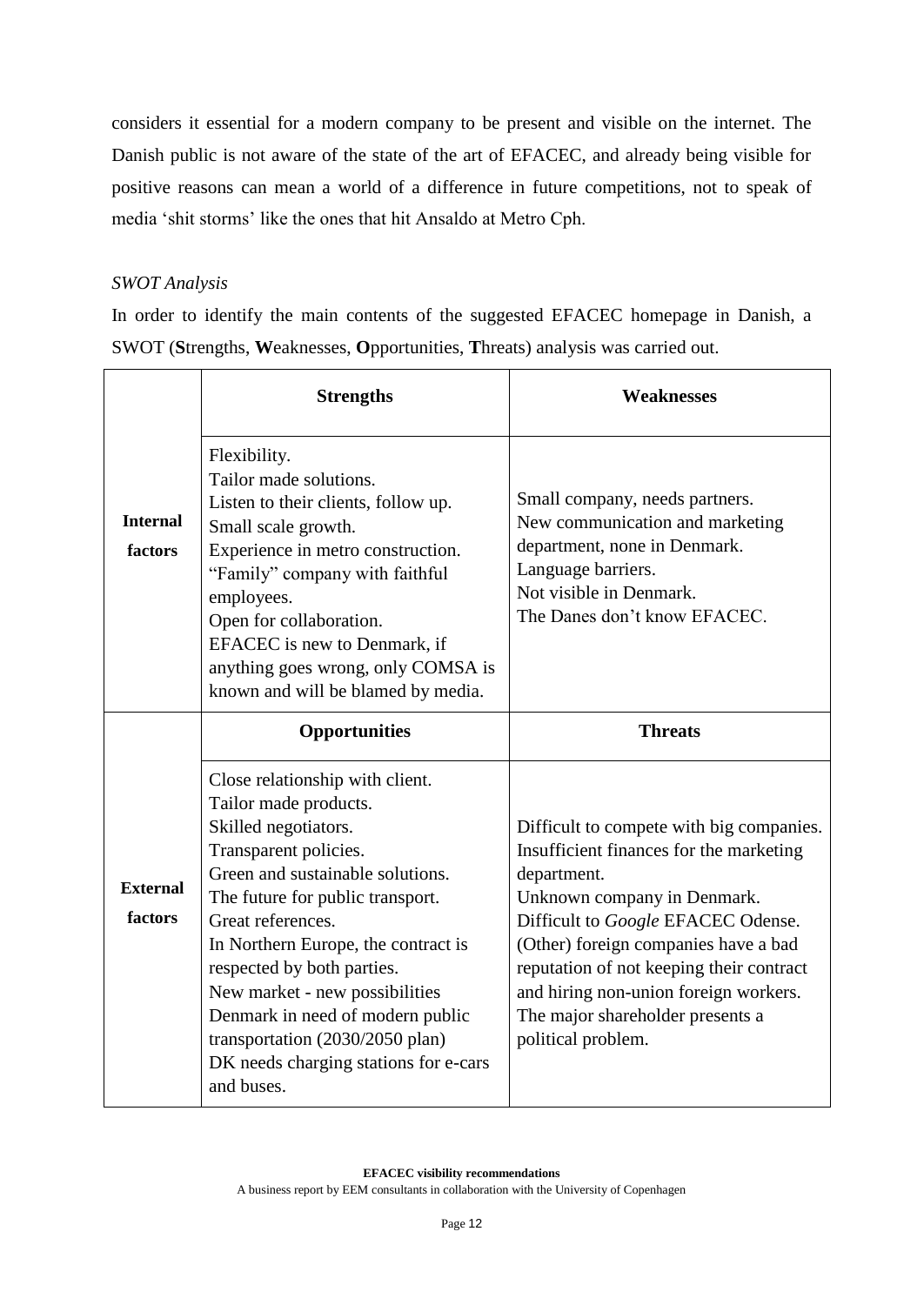Based on the SWOT analysis, combined with arguments from the Head of Área Commercial in Oporto (Figures 3 and 4) and taking into consideration Danish needs and opinions, the following recommendations are proposed for the content of an EFACEC homepage for the Danish market.

# **Why Efacec**



### Why are we different?



### FIGURES 3 and 4

#### **EFACEC visibility recommendations**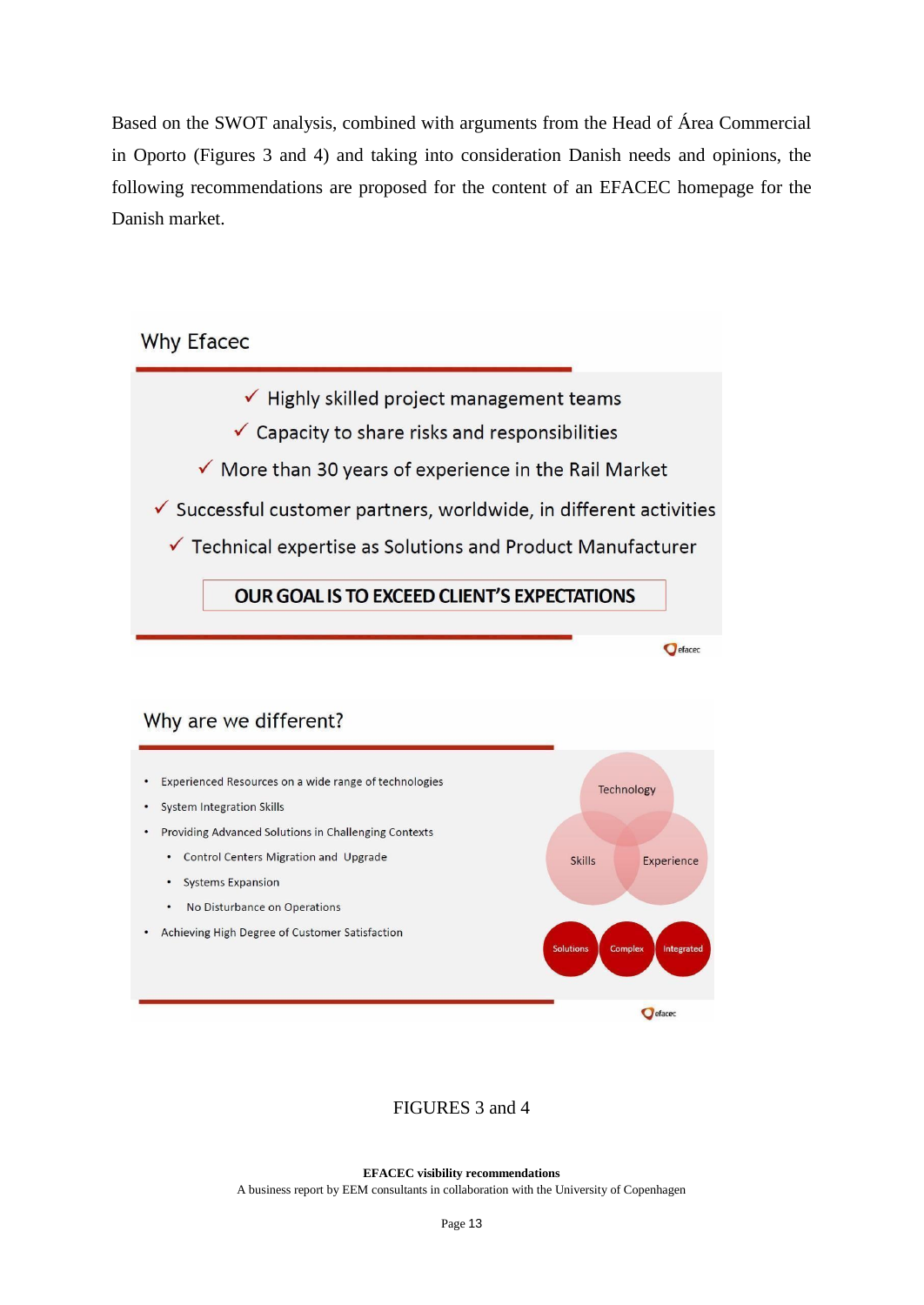# <span id="page-14-0"></span>Suggestions for a Webpage for the Danish Market

A Danish web presentation of EFACEC is an important tool for EFACEC to become more visible in their new target Market, Denmark and the Nordic countries. At the moment, when you search for EFACEC on the search machines, it is difficult to find the projects in which EFACEC took part. With the help of the Danish homepage, combined with tags on the search machines, it will become easier to localize EFACEC's ongoing projects, and furthermore, contribute to the image of EFACEC in Denmark. The company's transparency policy is very important in order to prevent media "shit-storms", similar to the ones that occurred in connection with previous constructions of light railways in Denmark. In such cases, it is of great importance to offer exact and attractive information, in Danish and responsive to Danish values, instantly available by targeted tagging.

A Danish web presentation of EFACEC should be a mainly static page, like the *produtos, sistemas, mobilidade* and *missão - visão* part of [http://www.efacec.pt/quem-somos.](http://www.efacec.pt/quem-somos) It should give general information in Danish, with a Danish scope, and about the presence of EFACEC in Denmark. All further information and breaking news should be available by linking to the pages in English/French/Portuguese on [www.EFACEC.pt.](http://www.efacec.pt/)

It should be edited and maintained by EFACEC's usual web designer, but with linguistic and cultural assistance from a Danish consultant, and further updates should be based on the official Environmental and Transport reports. The static front page should present EFACEC as an experienced, trustworthy partner for a society aiming at securing a green, sustainable future, and accessible transportation for all. The profile presented should reflect the fact that Denmark's future transportation and environmental plans are based on more electric car sharing and electrification of the railroads.

EFACEC's special qualities of interest for the Danish mindset should be highlighted:

EFACEC is flexible, they listen to clients and, partners and can develop tailor made solutions when needed. If problems occur, their specialists will follow up with short notice, all over the world.

EFACEC is a clean-tech enterprise with diverse experience in metro construction; they play a leading part in developing "green highways" with super-fast recharging of batteries for ecars.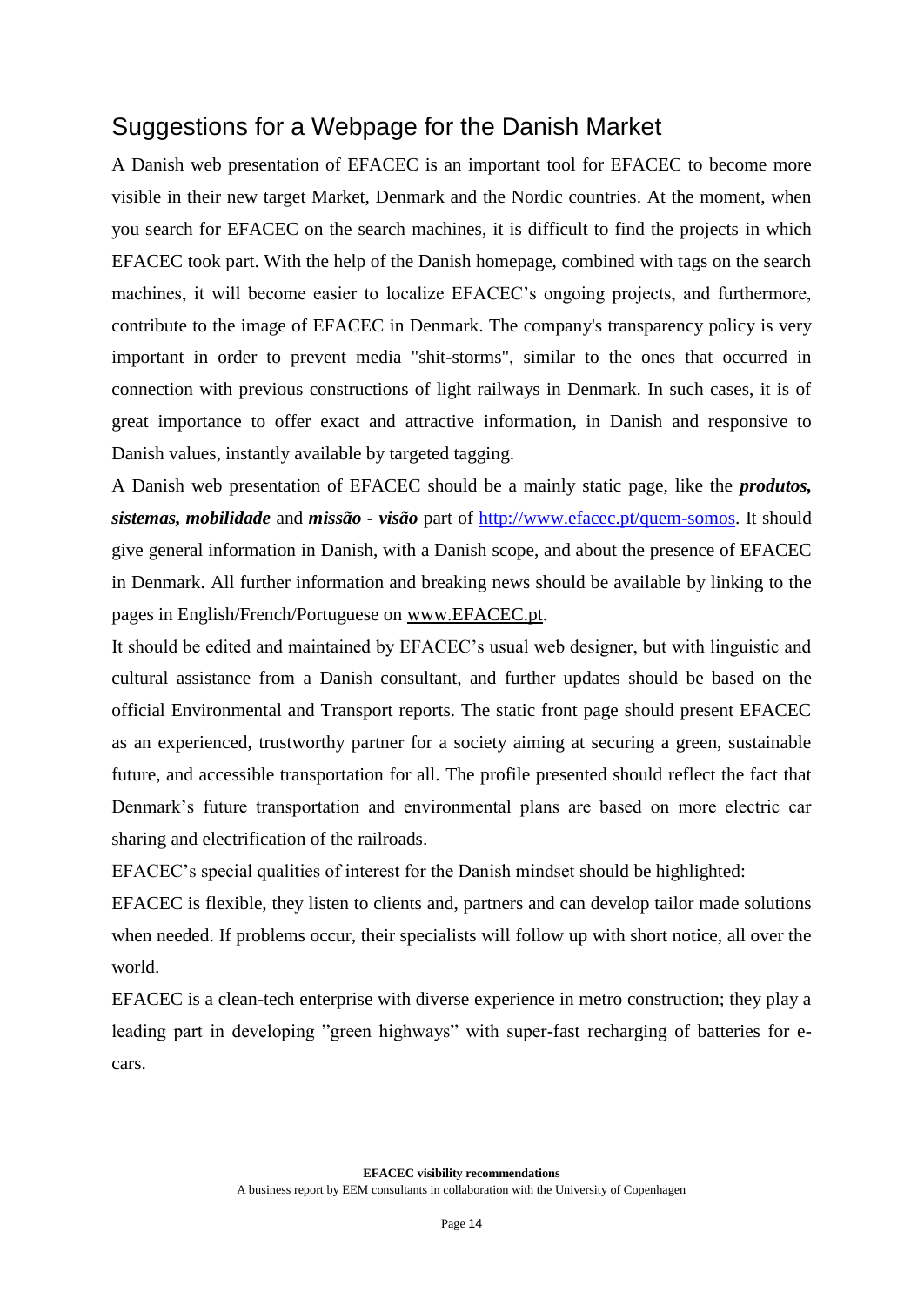Apart from the outlined front page, the following items are recommended:

- $\triangleright$  A focused reference page about projects in Denmark / Scandinavia and Danish Scandinavian consortia partners. This page should offer a link to EFACEC's partnership pages on <http://www.efacec.pt/en/institutional-partnerships/> and <http://www.efacec.pt/en/suppliers/>
- $\triangleright$  A Curriculum (CV) with a focus on the electric mobility, and public transportation as it meets criteria for Denmark's future goals and processes within green environment and transportation policies.
- $\triangleright$  Success rates in graphs, demonstrating EFACEC stability within public infrastructure, examples being: Metro in Oporto, and the little delays due to EFACEC's signaling systems and generally good functionality due to maintenance from EFACEC
- $\triangleright$  A presentation of DK staff with photos, contact info, office hours and languages spoken.
- $\triangleright$  EFACEC's already existing Banner function, should operate on the Danish edition as a Good news update, a banner version with Nordic context.
- $\triangleright$  Tags: for search machines to "find" the Danish EFACEC-page, EFACEC should provide the web designers with relevant search tags in Danish, Norwegian and Swedish.

### <span id="page-15-0"></span>**Conclusion**

To summarize our recommendations, all point in the same direction: we advise EFACEC to supplement their homepage with a section directed toward the Danish public, decision makers, possible business partners and the media. We make a point of using the Danish language and a focus on aspects that interest the Danish/Nordic public, as a summarized and complementary alternative to EFACEC's presentation in English. Our suggestion is based on observation and fieldwork, depicting a market ripe for green, sustainable, secure and environment friendly solutions, on one side and on the other side a company highly qualified to respond to these demands.

In Denmark, and from a larger perspective, in the Nordic countries, EFACEC has a possibility of succeeding because of its experienced Marketing approach, as a trustworthy company with high focus on the client/partners relationship and customer satisfaction through